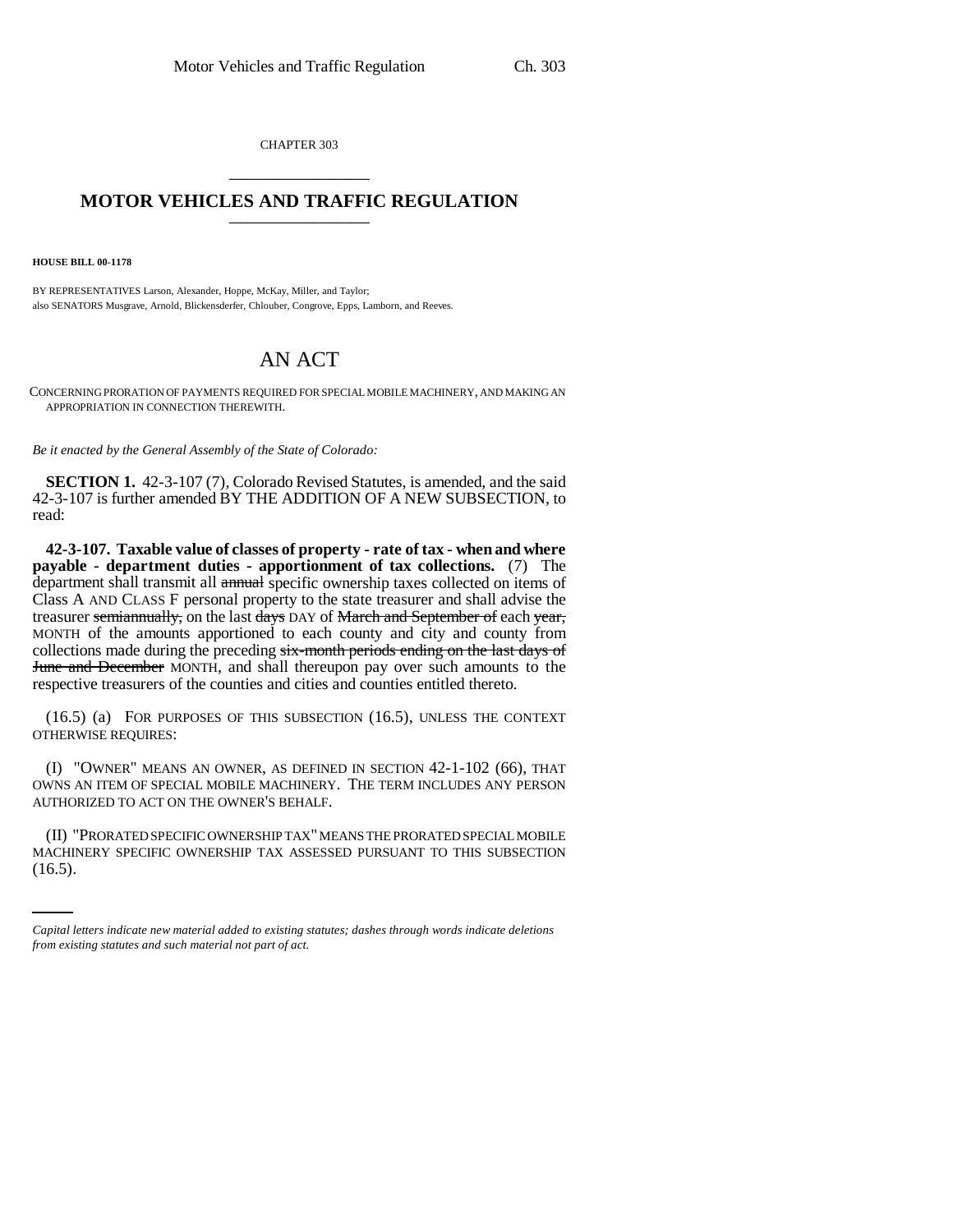(III) "SPECIAL MOBILE MACHINERY" MEANS EVERY ITEM OF CLASS F PERSONAL PROPERTY DESCRIBED IN SECTION 42-3-106 (1) (e) THAT IS REQUIRED TO BE REGISTERED UNDER THE PROVISIONS OF SECTION 42-3-103.

(b) IN LIEU OF PAYMENT OF THE ANNUAL SPECIFIC OWNERSHIP TAX IN THE MANNER PROVIDED IN SUBSECTION (15) OF THIS SECTION, AN OWNER MAY APPLY FOR PRORATED SPECIFIC OWNERSHIP TAX IN ACCORDANCE WITH THE REQUIREMENTS OF THIS SUBSECTION (16.5).

(c) TO BE ELIGIBLE FOR PRORATED SPECIFIC OWNERSHIP TAX, AN OWNER SHALL HAVE ENTERED INTO A WRITTEN CONTRACT TO PERFORM A SERVICE REQUIRING USE OF THE SPECIAL MOBILE MACHINERY FOR WHICH SPECIFIC OWNERSHIP TAX UNDER THIS SECTION IS REQUIRED.

(d) (I) AN OWNER WHO DESIRES PRORATED SPECIFIC OWNERSHIP TAX SHALL SUBMIT AN APPLICATION TO THE DEPARTMENT. THE APPLICATION SHALL INCLUDE THE TERMS OF THE OWNER'S SERVICE, WHICH SHALL BE EVIDENCED BY A COPY OF THE WRITTEN CONTRACT SPECIFIED IN PARAGRAPH (c) OF THIS SUBSECTION (16.5) AND SIGNED BY THE OWNER. THE VALIDITY OF THE CONTRACT SHALL BE EVIDENCED EITHER BY SUFFICIENT DOCUMENTATION TO SUBSTANTIATE ITS VALIDITY OR BY THE FACT THAT SUCH OWNER IS AN ESTABLISHED BUSINESS IN COLORADO, AS SHOWN BY REGISTRATION WITH THE COLORADO SECRETARY OF STATE OR DEPARTMENT OF REVENUE AS REQUIRED BY LAW.

(II) AN OWNER OF SPECIAL MOBILE MACHINERY THAT IS NOT REGISTERED IN COLORADO SHALL SUBMIT THE APPLICATION UPON THE ARRIVAL IN COLORADO OF THE SPECIAL MOBILE MACHINERY FOR WHICH SPECIFIC OWNERSHIP TAX UNDER THIS SECTION IS REQUIRED.

(III) AN OWNER OF SPECIAL MOBILE MACHINERY THAT IS REGISTERED IN COLORADO SHALL SUBMIT THE APPLICATION WHEN THE OWNER RENEWS THE REGISTRATION OF THE SPECIAL MOBILE MACHINERY FOR WHICH SPECIFIC OWNERSHIP TAX UNDER THIS SECTION IS REQUIRED.

(IV) WHEN SATISFIED AS TO THE GENUINENESS AND REGULARITY OF THE APPLICATION SUBMITTED, THE DEPARTMENT SHALL ASSESS, AND THE OWNER SHALL PAY, THE PRORATED SPECIFIC OWNERSHIP TAX IN AN AMOUNT EQUAL TO THE ANNUAL SPECIFIC OWNERSHIP TAX WHICH WOULD OTHERWISE BE IMPOSED PURSUANT TO SUBSECTION (15) OF THIS SECTION, PRORATED BY THE NUMBER OF MONTHS, AS INDICATED BY THE APPLICATION, DURING WHICH THE OWNER IS EXPECTED TO USE THE SPECIAL MOBILE MACHINERY IN COLORADO.

(V) (A) PRORATED SPECIFIC OWNERSHIP TAXES SHALL BE ASSESSED FOR A PERIOD OF NOT LESS THAN TWO MONTHS NOR MORE THAN ELEVEN MONTHS FOR ANY TWELVE-MONTH PERIOD.

(B) AFTER A PRORATED SPECIFIC OWNERSHIP TAX HAS BEEN ASSESSED AND PAID, AN OWNER MAY SEEK TO HAVE THE PRORATED SPECIFIC OWNERSHIP TAX ASSESSMENT PERIOD ADJUSTED FOR BETWEEN TWO AND ELEVEN MONTHS UPON THE OWNER'S REQUEST TO THE DEPARTMENT THAT THE OWNER REQUIRES ADDITIONAL TIME TO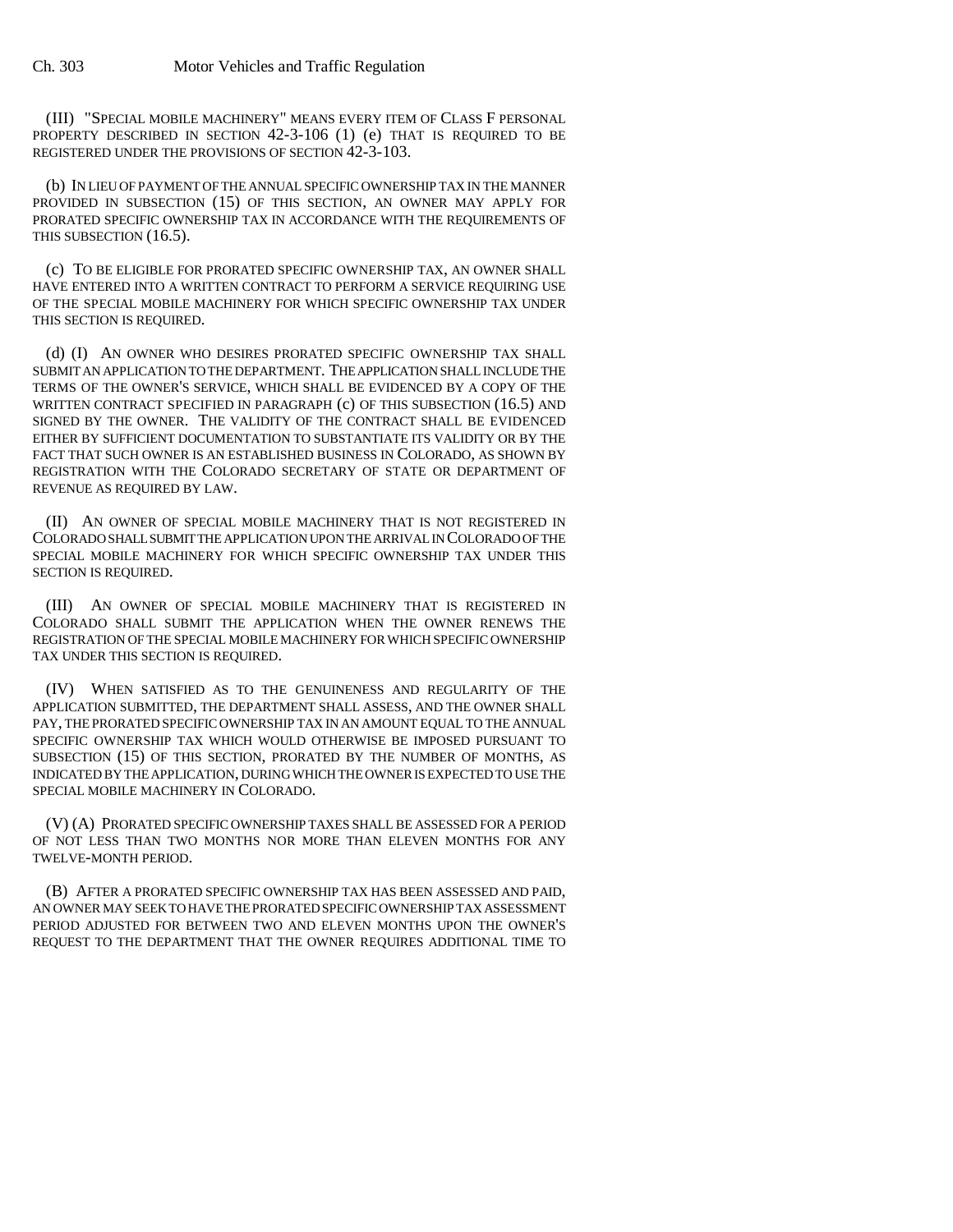COMPLETE THE CONTRACT REFERRED TO IN PARAGRAPH (c) OF THIS SUBSECTION (16.5) AND UPON PAYMENT OF ANY ADDITIONAL PRORATED SPECIFIC OWNERSHIP TAX PURSUANT TO THIS SUBSECTION (16.5).

(e) (I) ANY PERSON WHO, IN ANY APPLICATION MADE UNDER THIS SUBSECTION (16.5), USES A FALSE OR FICTITIOUS NAME OR ADDRESS, KNOWINGLY MAKES A FALSE STATEMENT, KNOWINGLY CONCEALS A MATERIAL FACT, OR OTHERWISE PERPETRATES A FRAUD, COMMITS A CLASS 2 MISDEMEANOR TRAFFIC OFFENSE. SUCH PERSON CONTINUES TO BE LIABLE FOR ANY UNPAID SPECIFIC OWNERSHIP TAXES.

(II) NO OWNER MAY OPERATE SPECIAL MOBILE MACHINERY IN COLORADO UNLESS THE OWNER HAS PAID THE SPECIFIC OWNERSHIP TAX ASSESSED PURSUANT TO THIS ARTICLE, NOR SHALL ANY OWNER OPERATE SPECIAL MOBILE MACHINERY IN COLORADO AFTER THE EXPIRATION OF THE PERIOD FOR WHICH THE SPECIFIC OWNERSHIP TAX WAS ASSESSED. ANY PERSON WHO VIOLATES THE PROVISIONS OF THIS SUBPARAGRAPH (II) SHALL BE SUBJECT TO, IN ADDITION TO ANY OTHER APPLICABLE PENALTY, AN ADMINISTRATIVE PENALTY OF FIVE HUNDRED DOLLARS OR DOUBLE THE AMOUNT OF THE SPECIFIC OWNERSHIP TAX, WHICHEVER IS GREATER. SUCH PENALTY MAY BE LEVIED BY ANY PEACE OFFICER, AS DEFINED IN SECTION 18-1-901 (3) (l), C.R.S., AND AUTHORIZED BY SECTION 42-8-104 (2). SUCH VIOLATION SHALL BE DETERMINED BY, PAID TO, AND RETAINED BY THE MUNICIPALITY OR COUNTY IN WHICH SUCH MOTOR VEHICLE IS OR SHOULD HAVE BEEN REGISTERED, SUBJECT TO JUDICIAL REVIEW PURSUANT TO RULE 106 (a) (4) OF THE COLORADO RULES OF CIVIL PROCEDURE.

**SECTION 2.** 42-8-104 (2), Colorado Revised Statutes, is amended to read:

**42-8-104. Powers and duties.** (2) The personnel of a port of entry weigh station, during the time that they are actually engaged in performing their duties as such and while acting under proper orders or regulations issued by the executive director of the department of revenue, shall have and exercise all the powers invested in peace officers in connection with the enforcement of the provisions of this article, articles 2 and 20 of this title, part 5 of article 4 of this title, SECTION 42-3-107 (16.5), and section 42-4-235; except that they shall not have the power to serve civil writs and process and, in the exercise of their duties, such personnel shall have the authority to restrain and detain persons or vehicles and may impound any vehicle until any tax or license fee imposed by law is paid or until compliance is had with any tax or regulatory law or regulation issued thereunder.

**SECTION 3.** 42-3-109, Colorado Revised Statutes, is amended to read:

**42-3-109. Tax for registration period.** Except as provided in section SECTIONS 42-3-109.5 AND 42-3-134 (13), there shall be paid upon any vehicle subject to registration under this article which is purchased during any registration period the prescribed fee for a twelve-month registration. In no event shall the specific ownership tax collected on any classified personal property be less than one dollar and fifty cents.

**SECTION 4.** 42-3-134 (13) (b) (III) (C), Colorado Revised Statutes, is amended, and the said 42-3-134 (13) is further amended BY THE ADDITION OF A NEW PARAGRAPH, to read: